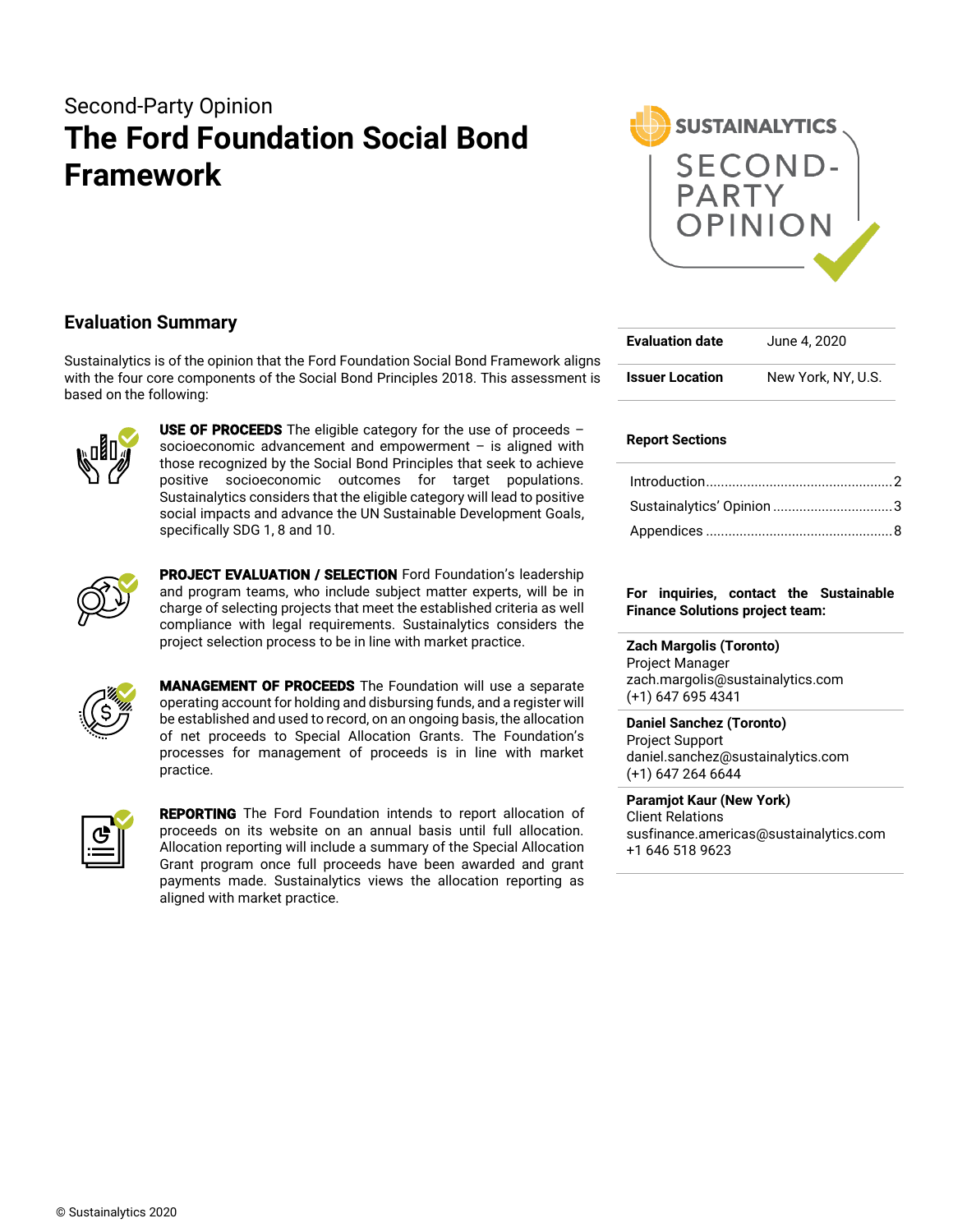

# <span id="page-1-0"></span>**Introduction**

The Ford Foundation ("the Foundation", or "the issuer") is a one of the largest private foundations in the world, with an endowment of more than USD 12 billion as of April 2020. The Foundation offers grants to a variety of organizations, focusing on reducing poverty and injustice, strengthening democratic values, promoting international cooperation, and advancing human achievement. Headquartered in New York City, U.S., the Foundation has several field offices internationally.

The Foundation has developed the Ford Foundation Social Bond Framework (the "Framework") under which it intends to issue social bond(s) and use the net proceeds to provide grant funding, above and beyond its normal grant-making, to organizations, individuals, projects and programmes. The proceeds will be directed towards building resilience in the non-profit sector and stabilizing and strengthening key non-profit organizations essential to reducing inequality, so that they are in a position to advance just, inclusive, and equitable recovery efforts following the COVID-19 pandemic. The Framework defines eligibility criteria that contribute to the Social Bond Principles category of Socioeconomic advancement and empowerment.

The Foundation engaged Sustainalytics to review the Ford Foundation Social Bond Framework, dated May 2020, and provide a second-party opinion on the Framework's social credentials and its alignment with the Social Bond Principles 2018 ("SBP").<sup>1</sup> This Framework has been published in a separate document.<sup>2</sup>

#### **Scope of work and limitations of Sustainalytics Second-Party Opinion**

Sustainalytics' Second-Party Opinion reflects Sustainalytics' independent<sup>3</sup> opinion on the alignment of the reviewed Framework with the current market standards and the extent to which the eligible categories are credible and impactful.

As part of the Second-Party Opinion, Sustainalytics assessed the following:

- The Framework's alignment with the ICMA Social Bond Principles 2018;
- The credibility and anticipated positive impacts of the use of proceeds;
- The alignment of the issuer's sustainability strategy and performance and sustainability risk management in relation to the use of proceeds.

For the use of proceeds assessment, Sustainalytics relied on its internal taxonomy, version 1.3, which is informed by market practice and Sustainalytics expertise as an ESG research provider.

As part of this engagement, Sustainalytics held conversations with various members of the Foundation's management team to understand the sustainability impact of their business processes and planned use of proceeds, as well as management of proceeds and reporting aspects of the Framework. The Foundation representatives have confirmed (1) they understand it is the sole responsibility the Ford Foundation to ensure that the information provided is complete, accurate or up to date; (2) that they have provided Sustainalytics with all relevant information and (3) that any provided material information has been duly disclosed in a timely manner. Sustainalytics also reviewed relevant public documents and non-public information.

This document contains Sustainalytics' opinion of the Framework and should be read in conjunction with that Framework.

Any update of the present Second-Party Opinion will be conducted according to the agreed engagement conditions between Sustainalytics and The Ford Foundation.

Sustainalytics' Second-Party Opinion, while reflecting on the alignment of the Framework with market standards, is no guarantee of alignment nor warrants any alignment with future versions of relevant market standards. Furthermore, Sustainalytics' Second-Party Opinion addresses the anticipated impacts of eligible projects expected to be financed with bond proceeds but does not measure the actual impact. The

<sup>&</sup>lt;sup>1</sup> The Social Bond Principles are administered by the International Capital Market Association and are available a[t https://www.icmagroup.org/green](https://www.icmagroup.org/green-social-and-sustainability-bonds/social-bond-principles-sbp/)[social-and-sustainability-bonds/social-bond-principles-sbp/](https://www.icmagroup.org/green-social-and-sustainability-bonds/social-bond-principles-sbp/)

<sup>&</sup>lt;sup>2</sup> The Ford Foundation Social Bond Framework is available on the Foundation's website at: [https://www.fordfoundation.org/about/library/.](https://www.fordfoundation.org/about/library/)

<sup>&</sup>lt;sup>3</sup> When operating multiple lines of business that serve a variety of client types, objective research is a cornerstone of Sustainalytics and ensuring analyst independence is paramount to producing objective, actionable research. Sustainalytics has therefore put in place a robust conflict management framework that specifically addresses the need for analyst independence, consistency of process, structural separation of commercial and research (and engagement) teams, data protection and systems separation. Last but not the least, analyst compensation is not directly tied to specific commercial outcomes. One of Sustainalytics' hallmarks is integrity, another is transparency.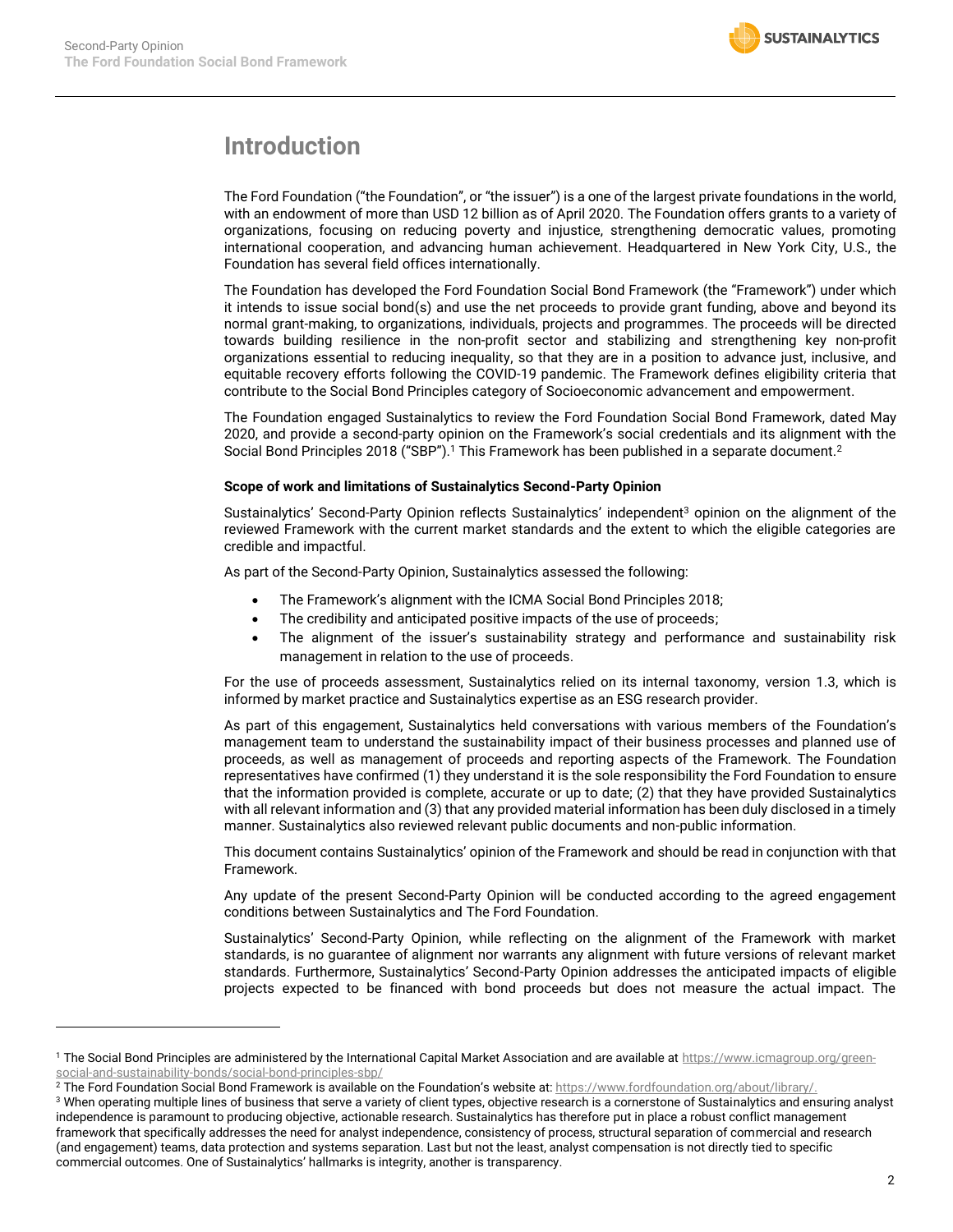

measurement and reporting of the impact achieved through projects financed under the Framework is the responsibility of the Framework owner.

In addition, the Second-Party Opinion opines on the intended allocation of proceeds but does not guarantee the realised allocation of the bond proceeds towards eligible activities.

No information provided by Sustainalytics under the present Second-Party Opinion shall be considered as being a statement, representation, warrant or argument either in favour or against, the truthfulness, reliability or completeness of any facts or statements and related surrounding circumstances that the Foundation has made available to Sustainalytics for the purpose of this SPO.

# <span id="page-2-0"></span>**Sustainalytics' Opinion**

### **Section 1: Sustainalytics' Opinion on the Ford Foundation Social Bond Framework**

Sustainalytics is of the opinion that the Ford Foundation Social Bond Framework is credible and impactful and aligns with the four core components of the SBP 2018. Sustainalytics highlights the following elements of the Foundation's Social Bond Framework:

- Use of Proceeds:
	- The Framework's use of proceeds criteria are aligned with one of the categories recognized by the SBP, namely socioeconomic advancement and empowerment.
	- The proceeds of the Foundation's social bonds will fund Special Allocation Grants, which will be "over and above" the Foundation's normal grants and will be directed at building resilience in the non-profit sector and stabilizing and strengthening key non-profit organizations.
	- The target population for the Special Allocation Grants will be primarily existing and prospective grantees in the non-profit sector that are largely dependent on philanthropic funding and thus are particularly vulnerable to fundraising, operational, employment, and mission disruption, as a result of the wider economic slowdown caused by COVID-19 control measures.
	- Sustainalytics considers that, based on the Foundation's goals and practices, grants provided by the Foundation broadly generate social benefits. Furthermore, in light of the COVID-19 pandemic and its associated effects, the Special Allocation Grants are viewed to be particularly impactful.
	- Sustainalytics notes that full allocation of social bonds proceeds for philanthropic purposes is not typically aligned with market practice. However, this is an exceptional case as the Ford Foundation's philanthropic activities are at the core of its mission, and as such is viewed positively by Sustainalytics.
- Project Evaluation and Selection
	- The Foundation's leadership and program team, which includes subject matter experts, will be responsible for selecting the Special Allocation Grants and ensuring they meet the Foundation's grantmaking criteria as part of the application process. Prospective grantees will be evaluated based on criteria such as, but not limited to (i) the issues their organization/project addresses, (ii) geographic focus and/or communities and populations their organization/project intends to support, (iii) long-term goals, (iv) existing revenue sources, (v) potential impact indicators, (vi) prior experience, (vi) diversity goals, (vii) diversity efforts, and (viii) diversity numbers and leadership. Special Allocation Grant candidates are to be screened as part of the Foundation's grantmaking process to ensure consistency with the Foundation's mission of reducing poverty and injustice, strengthening democratic values, promoting international cooperation, and advancing human achievement – with a focus on target populations impacted by inequality.
	- Based on the use of defined internal procedures, Sustainalytics considers this process to be in line with market practice.
- Management of Proceeds:
	- The Foundation will establish a register to record on an ongoing basis the allocation of the net proceeds to Special Allocation Grants that will be overseen by the Foundation's CFO and finance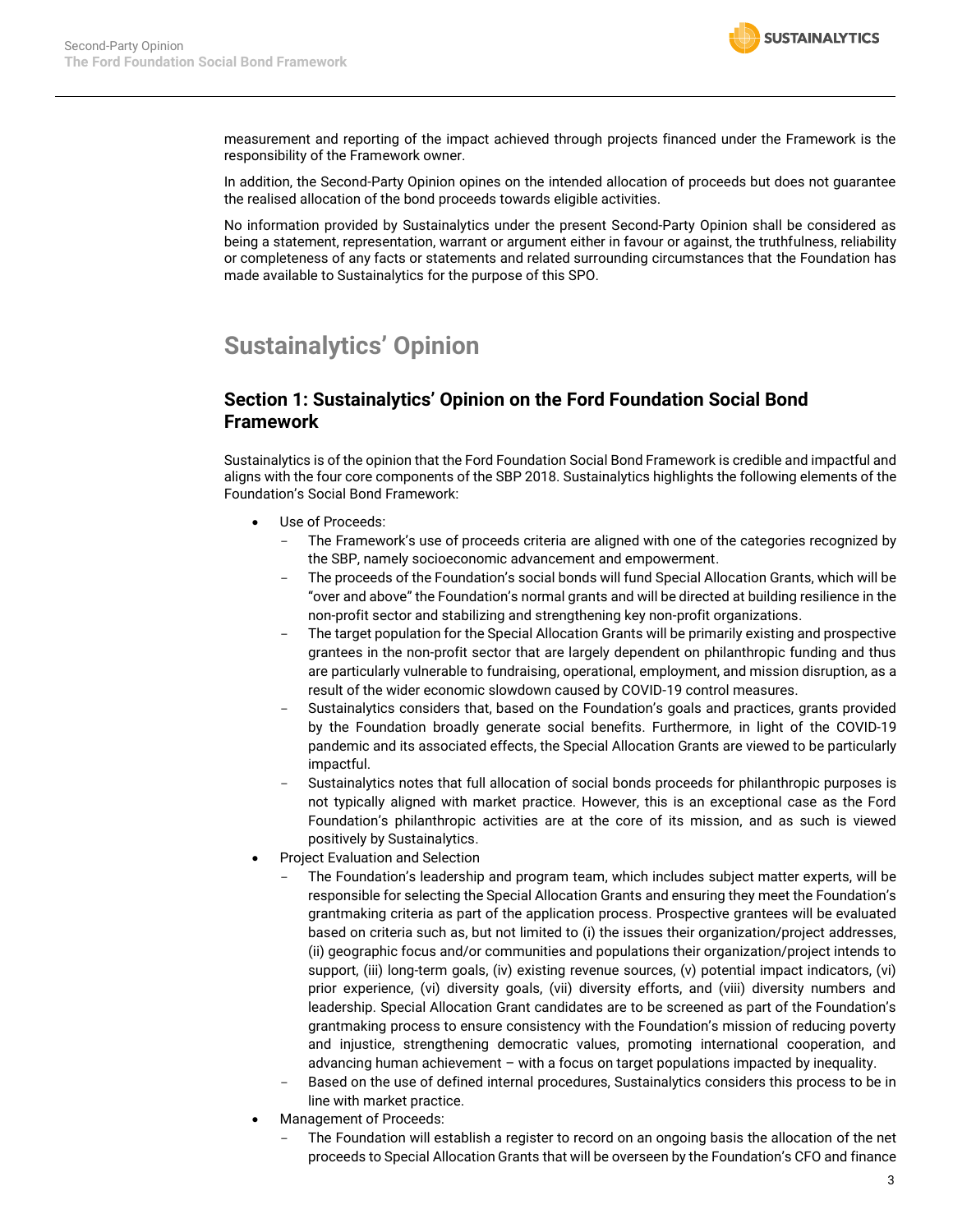

staff. Social Bond net proceeds will be deposited into a separate operating account dedicated exclusively for holding and disbursing funds.

- Sustainalytics considers this process to be in line with market practice.
- Reporting:
	- The Foundation intends to report on the Special Allocation Grants on its website. The reporting will be done on the grant database portion of the Foundation's website annually until all net proceeds of the social bonds have been awarded. The reporting provided will be in line with existing reporting practices, and will include a summary of grants provided detailing grant amounts, a description of the organization or project funded, region, and impact metrics such as benefiting populations
	- In addition, upon full allocation and payment of net proceeds of the Bonds to Special Allocation Grants, the Foundation intends to provide a summary of the Special Allocation Grant program on its website. This report is expected to include (i) an affirmation by management that the net proceeds of the Bonds were awarded to Special Allocation Grants, (ii) summary information regarding grants awarded by program area, and (iii) a report from an independent accounting firm attesting to the allocation and payment of such net proceeds to Special Allocation Grants.
	- Based on these reporting commitments, Sustainalytics considers this process to be in line with market practice.

#### **Alignment with Social Bond Principles 2018**

Sustainalytics has determined that the Ford Foundation Social Bond Framework aligns to the four core components of the SBP 2018. For detailed information please refer to Appendix 1: Social Bond/Social Bond Programme External Review Form.

### **Section 2: Sustainability Strategy of the Ford Foundation**

#### **Contribution of Framework to Ford Foundation's sustainability strategy**

Sustainalytics is of the opinion that the Ford Foundation demonstrates a strong commitment to sustainability through its overarching goals and mission to pursue social justice by means of reducing poverty and injustice, strengthening democratic values, promoting international cooperation, and advancing human achievement. 4 Furthermore, the Foundation has committed up to USD 1 billion in capital to mission related investing ("MRI"),<sup>5</sup> to be deployed over the span of 10 years starting in 2017, that is aligned with the Foundation's mission and charitable objectives. 6,7

In addition, in order to tackle the drivers of inequality, the Foundation has identified seven key social areas around which it currently seeks to tackle the main issues. These are: <sup>8</sup>

- Civic Engagement and Government to support efforts to protect and expand civic space and make government more representative.
- Gender, Racial, and Ethnic Justice focused on addressing structural inequality based on gender, race, class, disability, and ethnicity.
- Technology and Society  $-$  to support equitable and inclusive technology systems and working to ensure that digital technologies advance social justice.
- Natural Resources and Climate Change supporting efforts by low-income, rural, and indigenous communities in the Global South to shape policies around natural resources that impact their lives and mitigate climate change.
- Future of Work(ers) to advance solutions to the challenges brought by the changing nature of work and the vulnerabilities associated with labor informality by strengthening worker organization, and workers voice and power.
- Creativity and Free Expression to support marginalized populations whose stories have been distorted, ignored or silenced, through different multimedia outlets and investigative journalism.

<sup>4</sup> Ford Foundation, "Mission", at: [https://www.fordfoundation.org/about/about-ford/mission/.](https://www.fordfoundation.org/about/about-ford/mission/) 

<sup>&</sup>lt;sup>5</sup> MRI investments are made with an objective of achieving a social impact or otherwise advancing the foundation's charitable purpose. These investments include, equities, real estate, investments in private placement vehicles among others.

<sup>6</sup> The Ford Foundation, "Financial Snapshot 2018", at: [https://www.fordfoundation.org/media/4610/financial\\_snapshot\\_2018.pdf.](https://www.fordfoundation.org/media/4610/financial_snapshot_2018.pdf)

<sup>7</sup> Ford Foundation, "Transformative Capital", at: [https://www.fordfoundation.org/media/4565/transformative\\_capital\\_booklet.pdf.](https://www.fordfoundation.org/media/4565/transformative_capital_booklet.pdf)

<sup>8</sup> Ford Foundation, "Challenging Inequality", at: https://www.fordfoundation.org/work/challenging-inequality/.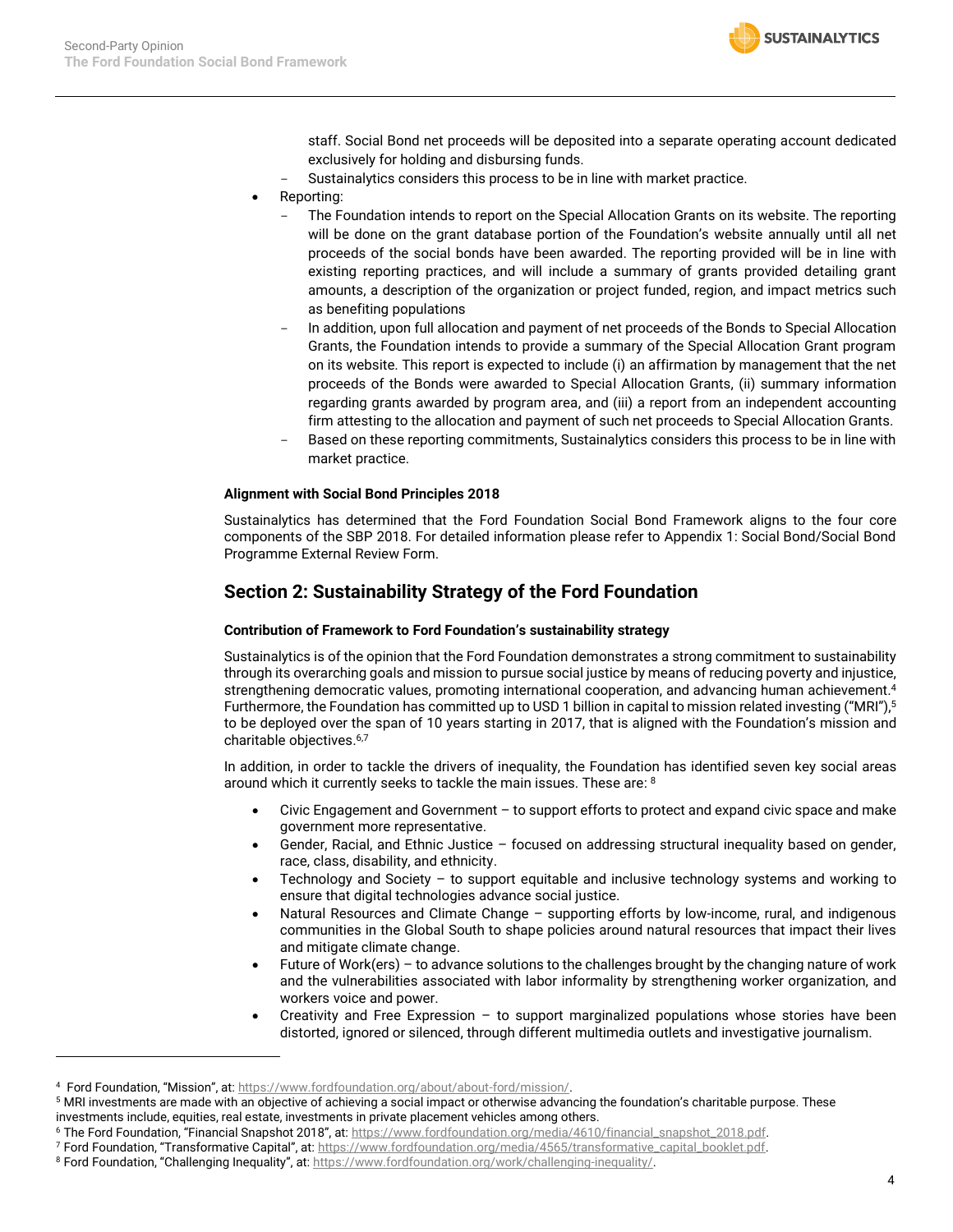

• Just Cities and States – to work with community leaders, employers, housing developers, impact investors, and government to test and scale innovation in policy that tackles the housing affordability crisis.

Based on the Foundation's mission and work areas, focused on addressing inequality, Sustainalytics is of the opinion that the Ford Foundation Social Bond Framework is aligned with the its overall sustainability strategy and initiatives and will further the Foundation's action on its key social priorities.

#### **Well positioned to address common social and environmental risks associated with the projects**

While Sustainalytics recognizes that the net proceeds from the social bonds issued under the Framework will be directed towards eligible projects that are anticipated to have a positive social impact, Sustainalytics recognizes that there exist environmental and social risks which could be associated with the financing provided. Specifically, some social projects may create or contribute to risks of social inequity if funds are not well-managed and directed to programs which are appropriately targeted to vulnerable populations and implemented with respect for impacts on local communities and other stakeholders.

Sustainalytics is of the opinion that the Ford Foundation is able to manage and/or mitigate potential risks through its evaluation processes that include a pre-grant review, a legal review, one or more site visits, and the requirement that grantees submit periodic financial and narrative reports. <sup>9</sup>. In particular, Sustainalytics highlights the following items which it considers to be key parts of the risk mitigation process:<sup>10</sup>

- The Ford Foundation has a robust process for evaluating prospective grants, in which a designated Program Officer is responsible for conducting initial assessment of the grantee organization and its objectives. The Program Officer is encouraged to engage with grantees and potential grantees to gain an in-depth understanding of their organizations and the anticipated outcomes of their programs.
- All grants given by the Foundation must receive sign-off from the President, Program Vice-President, or Director. This process includes the formalization of an Approval Summary, which stands as the Foundation's "the authoritative Foundation statement on the grant", documenting both goals, activities, and assessment from the Program Officer.
- The Foundation's expenditures are governed by its tax-exempt status under Section 501(c)(3) of the Code<sup>11</sup> and the Foundation's classification as a private foundation. The Ford Foundation has implemented a variety of control measures at both the program level and as part of its legal oversight to ensure compliance with the requirements of the 501(c)(3) designation, as well as other relevant regulations such as those of the Office of Foreign Asset Control ("OFAC").
- Ongoing audits are a key part of the Foundation's due diligence process, and are specifically allowed per the terms of all of its grant letters. These random and/or risk-based audits are used to both ensure compliance with the terms of the grants, as well as to support capacity building by the recipient organization through knowledge sharing.
- Internal committees and procedures provide additional layers of risk management. The Program Committees (one for each program division) contribute to program development and assessment, advise on sensitive matters and review the progress and evaluation of program initiatives over time.<sup>12</sup> The Audit Committee is in charge of the system of internal controls, the audit process, the foundation's process for monitoring compliance with laws and regulations, the Trustee and Officer Code of Ethics and Conflict of Interest Policy,<sup>13</sup> and the Whistleblower Policy<sup>14,15</sup>

[https://www.fordfoundation.org/media/1487/ensuring\\_grants\\_are\\_used\\_for\\_charitable\\_purposes.pdf.](https://www.fordfoundation.org/media/1487/ensuring_grants_are_used_for_charitable_purposes.pdf) 

<sup>9</sup> Ford Foundation, "Ensuring Grants Are Used for Charitable Purposes", at:

<sup>&</sup>lt;sup>10</sup> The Ford Foundation has provided a variety of internal documents for review. This material speaks to the grant-making process, and the Foundation's internal management processes, including the "Guide to Foundation Actions", the "Grant Approval Process", and the document "Financial Due Diligence in Grant making". Sustainalytics has reviewed and assessed this material to inform its opinion that key social risks are being mitigated.

<sup>&</sup>lt;sup>11</sup> IRS, "Exemption Requirements - 501(c)(3) Organizations", at: [https://www.irs.gov/charities-non-profits/charitable-organizations/exemption-](https://www.irs.gov/charities-non-profits/charitable-organizations/exemption-requirements-501c3-organizations)

[requirements-501c3-organizations.](https://www.irs.gov/charities-non-profits/charitable-organizations/exemption-requirements-501c3-organizations)

<sup>&</sup>lt;sup>12</sup> Ford Foundation, "Committee Charter for the Programs Committee", at: [https://www.fordfoundation.org/media/3828/program-committee-charter](https://www.fordfoundation.org/media/3828/program-committee-charter-june-2018.pdf)[june-2018.pdf.](https://www.fordfoundation.org/media/3828/program-committee-charter-june-2018.pdf)

<sup>13</sup> Ford Foundation, "Trustee and Officer Code of Ethics and Conflict of Interest Policy", at: [https://www.fordfoundation.org/media/4293/feb-2019](https://www.fordfoundation.org/media/4293/feb-2019-trustee-and-officer-code-of-ethics.pdf) [trustee-and-officer-code-of-ethics.pdf.](https://www.fordfoundation.org/media/4293/feb-2019-trustee-and-officer-code-of-ethics.pdf) 

<sup>&</sup>lt;sup>14</sup> Ford Foundation, "Whistleblower Policy", at: [https://www.fordfoundation.org/media/4510/whistleblower-policy-june-19-2019.pdf.](https://www.fordfoundation.org/media/4510/whistleblower-policy-june-19-2019.pdf)

<sup>15</sup> Ford Foundation, "Committee Charter for the Audit Committee", at: [https://www.fordfoundation.org/media/4509/audit-committee-charter-june-19-](https://www.fordfoundation.org/media/4509/audit-committee-charter-june-19-2019.pdf) [2019.pdf.](https://www.fordfoundation.org/media/4509/audit-committee-charter-june-19-2019.pdf)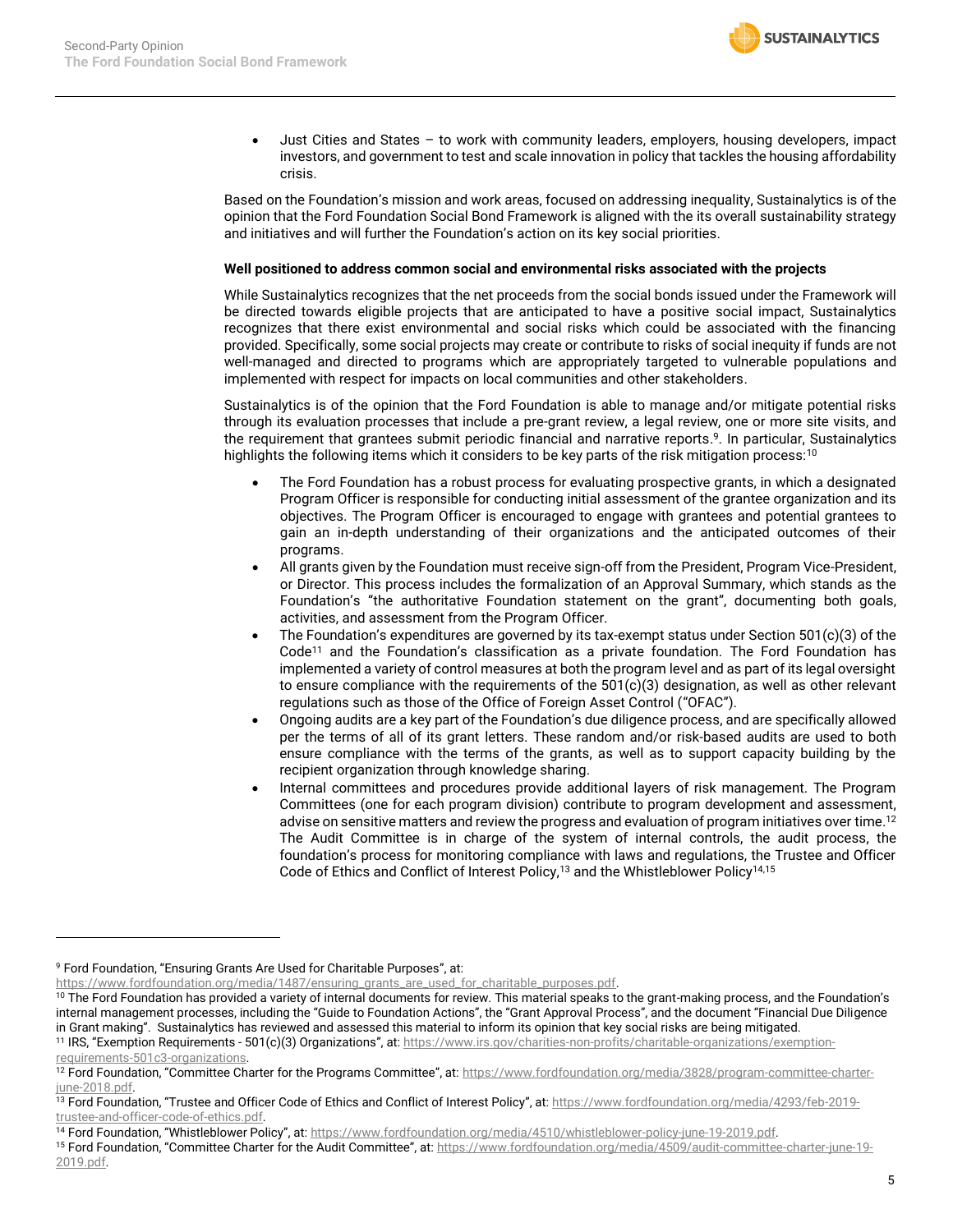

Overall, Sustainalytics considers the Ford Foundation's evaluation processes and compliance procedures to be robust, and considers the Foundation well-positioned to mitigate any environmental and in particular social risks associated with its grants.

### **Section 3: Impact of Use of Proceeds**

The use of proceeds category is aligned with those recognized by the SBP 2018. Sustainalytics has focused below on where the impact is specifically relevant in the local context.

#### **The importance of supporting non-profits**

As the World Health Organization ("WHO") declared a global pandemic on March 11, 2020,<sup>16</sup> countries around the world implemented necessary protection measures to limit the spread of COVID-19. As a result of the pandemic, the global economy is projected to contract by about 3% in 2020<sup>17</sup> with the International Monetary Fund ("IMF") estimating that the economic damage will be worse than that of the 2008-09 global financial crisis.<sup>18</sup> In addition, current data suggests that the economic and health impacts are disproportionately affecting minorities in the U.S.,<sup>19</sup> and the poor and marginalized communities due in part to (i) where they live, (ii) where they work, (iii) limited access to high-quality and affordable health services, and (v) limited savings and lack of access to insurance.<sup>20</sup>

With all sectors of the economy feeling the effects of the economic downturn, the non-profit sector will be fundamentally upended and diminished by this virus and its economic fallout, while facing grater challenges in their ability to continue operating. A survey of 880 non-profit organizations from 122 countries found that 94% of the organizations reported being negatively impacted by the coronavirus global pandemic. Almost 15% of respondent organizations were forced to suspend their operations since their activities cannot be carried out remotely, and more than 60% had to eliminate or suspend some of their regular programs and services. In addition, 70% of organizations surveyed reported a significant reduction in the contributions they receive.<sup>21</sup> Overcoming these issues, along with other challenges such as broken supply chains and staffing disruptions, will have long term impacts on their ability to continue to support vulnerable populations. Furthermore, organizations were asked to estimate the impact on their bottom lines, with half of the respondents foreseeing a decline of more than 20% in contributions within the next 12 months, straining financial resources for many organizations with some potentially shutting their doors permanently as a result.<sup>22</sup>

The economic ramification of the pandemic will also mean more people around world will need immediate support as millions are left without jobs and the global poverty rate increases. Estimates predict that anywhere from 40 to 60 million people will be pushed into extreme poverty, in what the World Bank expects to be the first increase in the global poverty rate since 1998.<sup>23</sup> The Foundation intends to make Special Allocation Grants over and above its normal grant-making in response to the worldwide socioeconomic crisis caused by the coronavirus. This funding will be aimed at building resilience in the non-profit sector and stabilizing and strengthening key non-profit organizations essential to reducing inequality so that they are in a position to advance just, inclusive, and equitable recovery efforts.

<sup>&</sup>lt;sup>16</sup> WHO, "WHO Director-General's opening remarks at the media briefing on COVID-19", (2020), at: [https://www.who.int/dg/speeches/detail/who](https://www.who.int/dg/speeches/detail/who-director-general-s-opening-remarks-at-the-media-briefing-on-covid-19---11-march-2020)[director-general-s-opening-remarks-at-the-media-briefing-on-covid-19---11-march-2020.](https://www.who.int/dg/speeches/detail/who-director-general-s-opening-remarks-at-the-media-briefing-on-covid-19---11-march-2020)

<sup>17</sup> IMF, "World Economic Outlook", at: [https://www.imf.org/en/Publications/WEO/Issues/2020/04/14/weo-april-2020.](https://www.imf.org/en/Publications/WEO/Issues/2020/04/14/weo-april-2020)

<sup>&</sup>lt;sup>18</sup> IMF, "An Early View of the Economic Impact of the Pandemic in 5 Charts", (April 2020), at: [https://blogs.imf.org/2020/04/06/an-early-view-of-the](https://blogs.imf.org/2020/04/06/an-early-view-of-the-economic-impact-of-the-pandemic-in-5-charts/)[economic-impact-of-the-pandemic-in-5-charts/.](https://blogs.imf.org/2020/04/06/an-early-view-of-the-economic-impact-of-the-pandemic-in-5-charts/) 

<sup>&</sup>lt;sup>19</sup> CDC, "Coronavirus Disease 2019: Racial & Minority Groups", (April 2020), at: [https://www.cdc.gov/coronavirus/2019-ncov/need-extra](https://www.cdc.gov/coronavirus/2019-ncov/need-extra-precautions/racial-ethnic-minorities.html)[precautions/racial-ethnic-minorities.html.](https://www.cdc.gov/coronavirus/2019-ncov/need-extra-precautions/racial-ethnic-minorities.html) 

<sup>&</sup>lt;sup>20</sup> World Bank, "COVID-19 will hit the poor hardest. Here's what we can do about it", (April 2020), at: [https://blogs.worldbank.org/voices/covid-19-will-hit](https://blogs.worldbank.org/voices/covid-19-will-hit-poor-hardest-heres-what-we-can-do-about-it)[poor-hardest-heres-what-we-can-do-about-it.](https://blogs.worldbank.org/voices/covid-19-will-hit-poor-hardest-heres-what-we-can-do-about-it) 

<sup>&</sup>lt;sup>21</sup> CAF Americas, "The Voice of Charities Facing Covid'19 Worldwide", Volume 2, (2020) at: [https://www.cafamerica.org/wp](https://www.cafamerica.org/wp-content/uploads/2_CV19_Report_VOL2.pdf)[content/uploads/2\\_CV19\\_Report\\_VOL2.pdf.](https://www.cafamerica.org/wp-content/uploads/2_CV19_Report_VOL2.pdf) 

<sup>&</sup>lt;sup>22</sup> CAF Americas, "The Voice of Charities Facing Covid'19 Worldwide", Volume 2, (2020) at: [https://www.cafamerica.org/wp](https://www.cafamerica.org/wp-content/uploads/2_CV19_Report_VOL2.pdf)[content/uploads/2\\_CV19\\_Report\\_VOL2.pdf.](https://www.cafamerica.org/wp-content/uploads/2_CV19_Report_VOL2.pdf)

<sup>&</sup>lt;sup>23</sup> World Bank, "The impact of COVID-19 (Coronavirus) on global poverty: Why Sub-Saharan Africa might be the region hardest hit", (2020), at: [https://blogs.worldbank.org/opendata/impact-covid-19-coronavirus-global-poverty-why-sub-saharan-africa-might-be-region-hardest.](https://blogs.worldbank.org/opendata/impact-covid-19-coronavirus-global-poverty-why-sub-saharan-africa-might-be-region-hardest)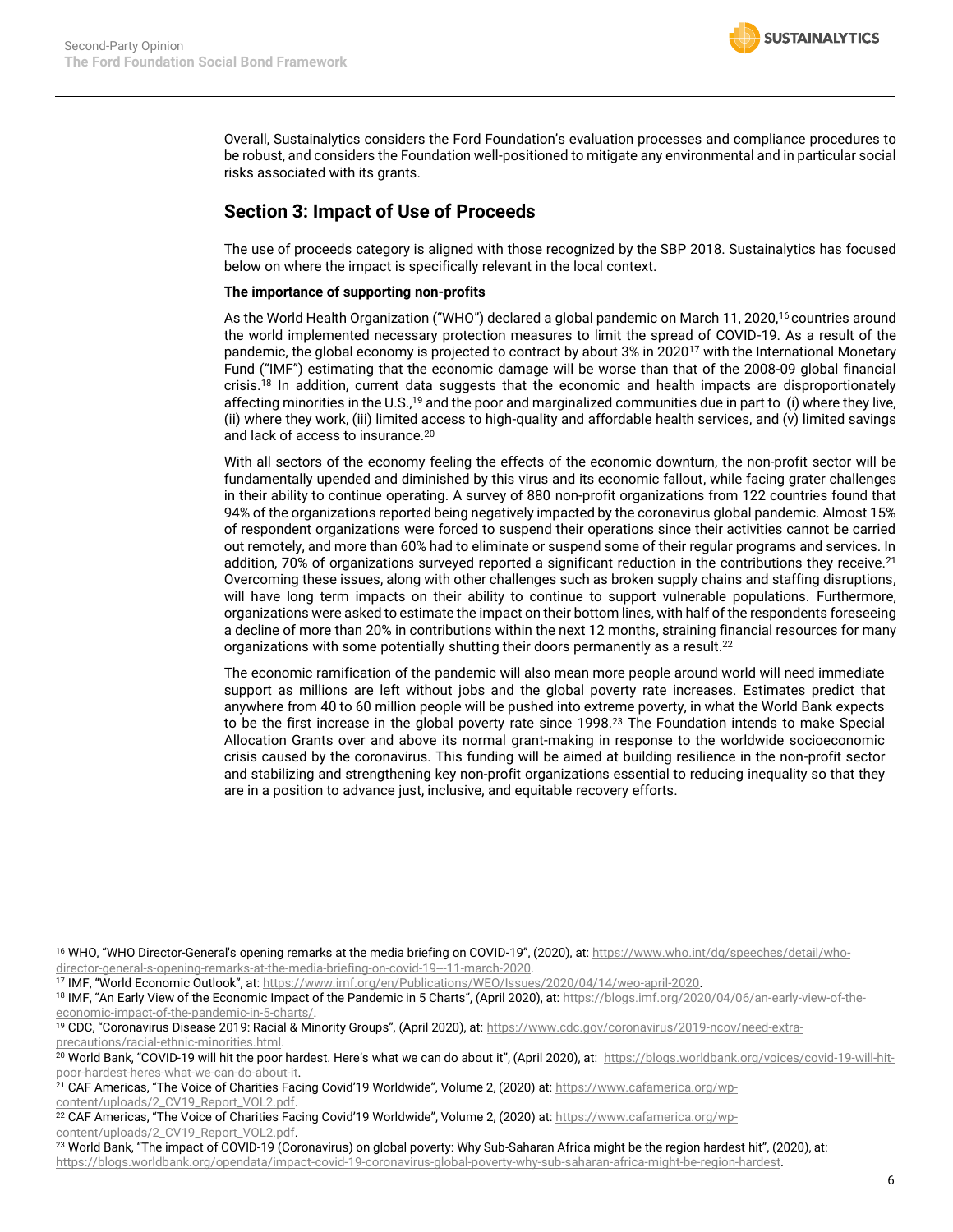#### **Alignment with/contribution to SDGs**

The Sustainable Development Goals (SDGs) were set in September 2015 and form an agenda for achieving sustainable development by the year 2030. This social bond advances the following SDG goals and targets:

| Use of Proceeds<br>Category                     | <b>SDG</b>                               | <b>SDG target</b>                                                                                                                                                                                                                                                                                           |
|-------------------------------------------------|------------------------------------------|-------------------------------------------------------------------------------------------------------------------------------------------------------------------------------------------------------------------------------------------------------------------------------------------------------------|
| Socioeconomic<br>advancement and<br>empowerment | 1. No Poverty                            | 1.5 By 2030, build the resilience of the poor and<br>those in vulnerable situations and reduce their<br>exposure and vulnerability to climate-related<br>extreme events and other economic, social and<br>environmental shocks and disasters                                                                |
|                                                 | 8. Decent Work<br>and Economic<br>Growth | 8.3 Promote development-oriented policies<br>that support productive activities, decent job<br>creation, entrepreneurship, creativity and<br>innovation, and encourage the formalization<br>and growth of micro-, small- and medium-sized<br>enterprises, including through access to<br>financial services |
|                                                 | 10. Reduce Inequalities                  | 10.2 By 2030, empower and promote the<br>social, economic and political inclusion of all,<br>irrespective of age, sex, disability, race,<br>ethnicity, origin, religion or economic or other<br>status                                                                                                      |

### **Conclusion**

The Ford Foundation has developed the Ford Foundation Social Bond Framework under which it will issue social bonds and use the proceeds to provide grants directed at building resilience in the non-profit sector and stabilizing and strengthening key non-profit organizations. Sustainalytics considers that Special Allocation Grants will provide positive social impact.

The Ford Foundation Social Bond Framework outlines a process by which proceeds will be tracked, allocated, and managed, and commitments have been made for reporting on the allocation and impact of the use of proceeds. Furthermore, Sustainalytics believes that the Ford Foundation Framework is aligned with the overall sustainability strategy of the Foundation and that the social use of proceeds category will contribute to the advancement of the UN Sustainable Development Goals 1, 8 and 10. Additionally, Sustainalytics is of the opinion that the Foundation has adequate measures to identify, manage and mitigate environmental and social risks commonly associated with the eligible projects funded by the use of proceeds.

Based on the above, Sustainalytics is confident that the Ford Foundation is well-positioned to issue social bonds and that the Ford Foundation Social Bond Framework is robust, transparent, and in alignment with the core components of the Social Bond Principles 2018.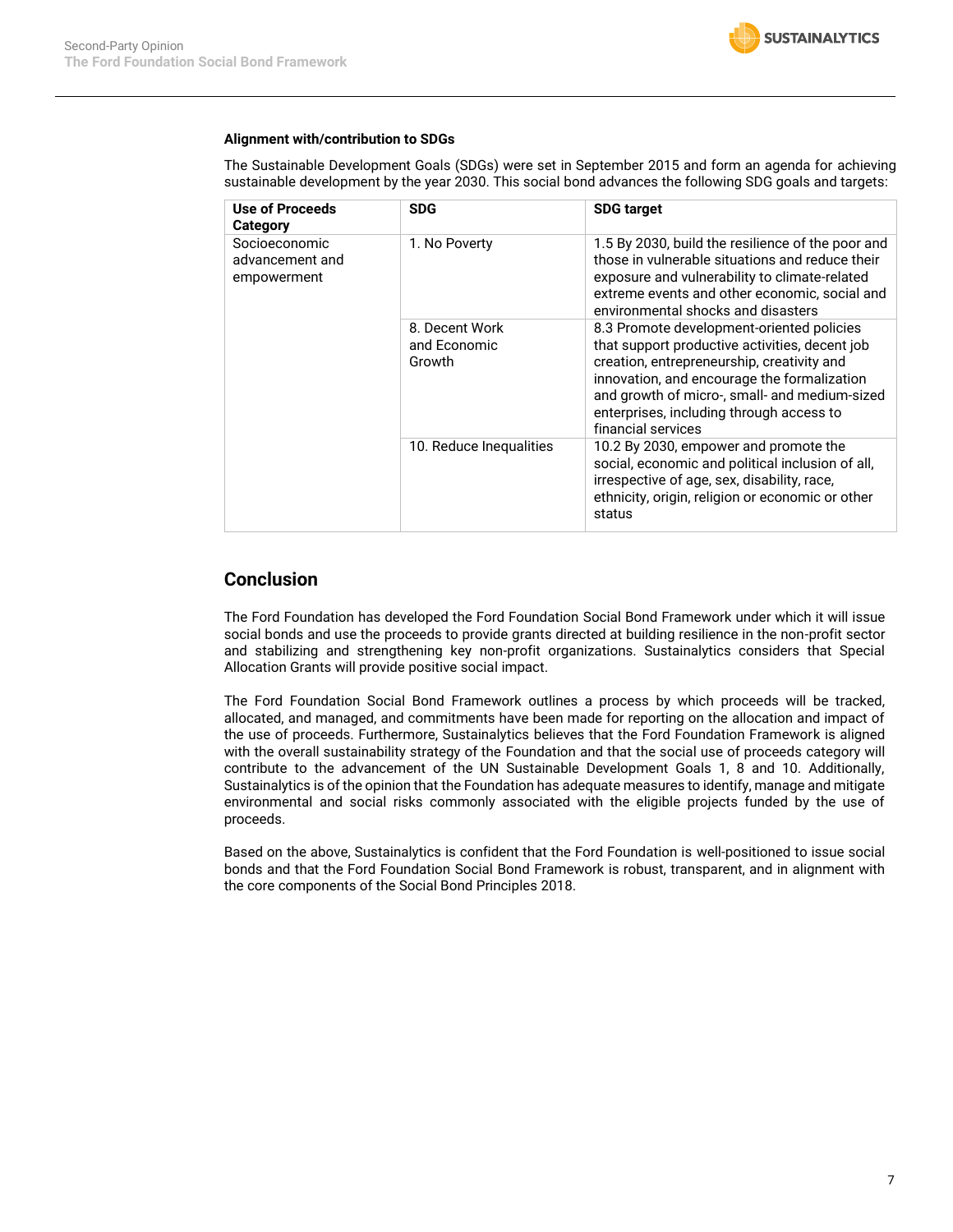# <span id="page-7-0"></span>**Appendices**

## **Appendix 1: Social Bond/ Social Bond Programme -External Review Form**

### **Section 1. Basic Information**

| Issuer name:                                                                                                       | <b>Ford Foundation</b> |
|--------------------------------------------------------------------------------------------------------------------|------------------------|
| Social Bond ISIN or Issuer Social Bond Framework The Ford Foundation Social Bond Framework<br>Name, if applicable: |                        |
| Review provider's name:                                                                                            | <b>Sustainalytics</b>  |
| <b>Completion date of this form:</b>                                                                               | June 4, 2020           |
| Publication date of review publication:                                                                            |                        |

## **Section 2. Review overview**

#### **SCOPE OF REVIEW**

The following may be used or adapted, where appropriate, to summarise the scope of the review.

The review assessed the following elements and confirmed their alignment with the SBPs:

| ⊠ | Use of Proceeds                             | ⊠ | Project<br>Evaluation<br>for<br>Process<br>and<br>Selection |  |
|---|---------------------------------------------|---|-------------------------------------------------------------|--|
| ⊠ | Management of Proceeds                      | ⊠ | Reporting                                                   |  |
|   | <b>ROLE(S) OF REVIEW PROVIDER</b>           |   |                                                             |  |
| ⊠ | Consultancy (incl. 2 <sup>nd</sup> opinion) | П | Certification                                               |  |
|   | Verification                                | □ | Rating                                                      |  |
|   | Other (please specify):                     |   |                                                             |  |

Note: In case of multiple reviews / different providers, please provide separate forms for each review.

#### **EXECUTIVE SUMMARY OF REVIEW and/or LINK TO FULL REVIEW** *(if applicable)*

Please refer to Evaluation Summary above.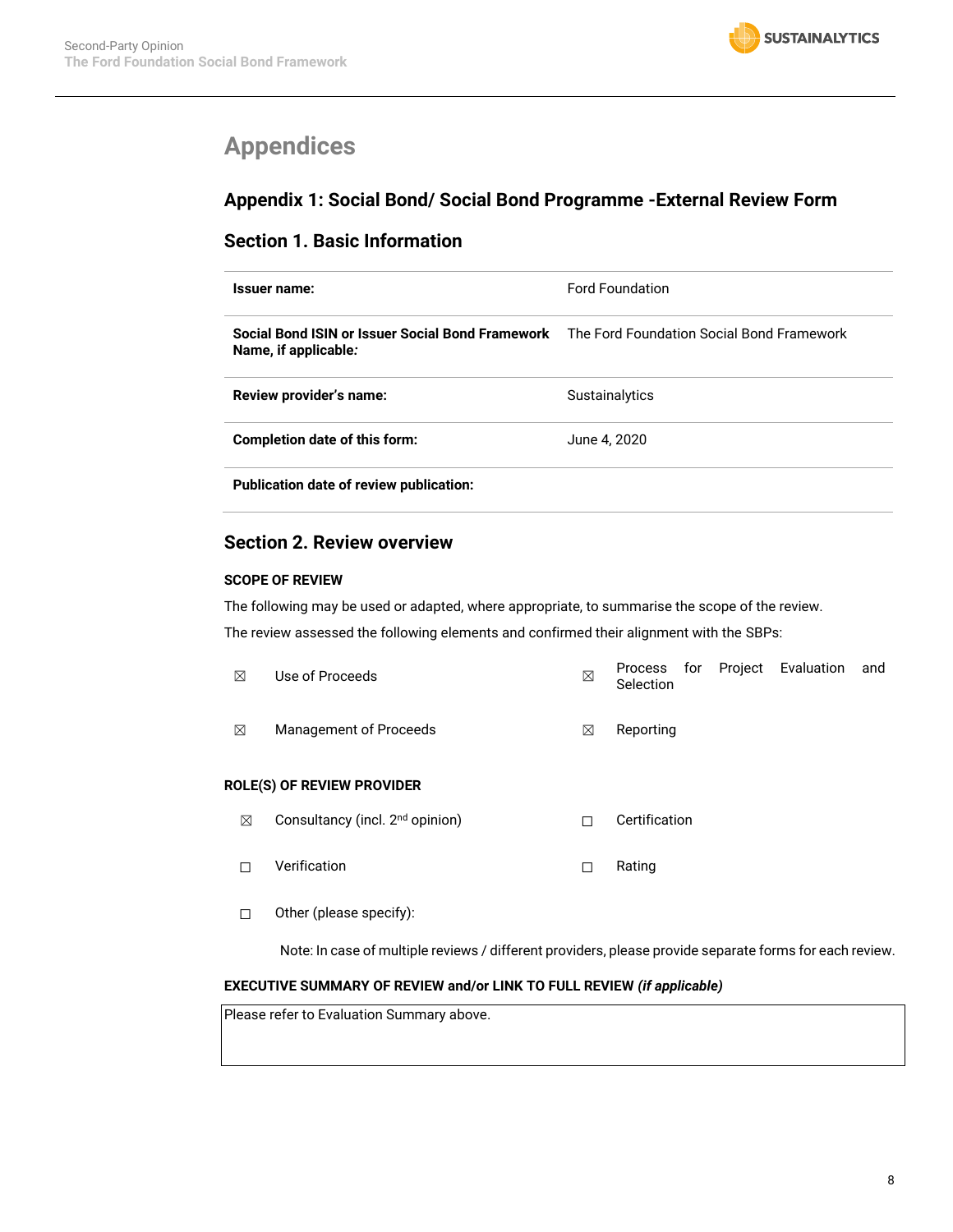

### **Section 3. Detailed review**

Reviewers are encouraged to provide the information below to the extent possible and use the comment section to explain the scope of their review.

#### **1. USE OF PROCEEDS**

Overall comment on section *(if applicable)*:

The eligible category for the use of proceeds – socioeconomic advancement and empowerment – is aligned with those recognized by the Social Bond Principles that seek to achieve positive socioeconomic outcomes for target populations. Sustainalytics considers that the eligible category will lead to positive social impacts and advance the UN Sustainable Development Goals, specifically SDG 1, 8 and 10.

#### **Use of proceeds categories as per SBP:**

| п  | Affordable basic infrastructure                                                                                                 |   | Access to essential services                                     |            |
|----|---------------------------------------------------------------------------------------------------------------------------------|---|------------------------------------------------------------------|------------|
| п  | Affordable housing                                                                                                              | П | Employment generation<br>through)<br>financing and microfinance) | <b>SME</b> |
| п  | Food security                                                                                                                   | ⊠ | Socioeconomic<br>advancement<br>empowerment                      | and        |
| П. | Unknown at issuance but currently expected to<br>conform with SBP categories, or other eligible<br>areas not yet stated in SBPs | п | Other (please specify):                                          |            |

If applicable please specify the social taxonomy, if other than SBPs:

#### **2. PROCESS FOR PROJECT EVALUATION AND SELECTION**

Overall comment on section (if applicable):

Ford Foundation's leadership and program teams, who include subject matter experts, will be in charge of selecting projects that meet the established criteria as well compliance with legal requirements. Sustainalytics considers the project selection process to be in line with market practice.

#### **Evaluation and selection**

| $\boxtimes$ | Credentials on the issuer's social objectives                                      | ⊠ | Documented process to determine that<br>projects fit within defined categories                  |
|-------------|------------------------------------------------------------------------------------|---|-------------------------------------------------------------------------------------------------|
| ⊠           | Defined and transparent criteria for projects<br>eligible for Social Bond proceeds | ⊠ | Documented process to identify and<br>manage potential ESG risks associated<br>with the project |
| ⊠           | Summary criteria for project evaluation and<br>selection publicly available        |   | Other (please specify):                                                                         |

#### **Information on Responsibilities and Accountability**

 $\boxtimes$  Evaluation / Selection criteria subject to  $\Box$  In-house assessment external advice or verification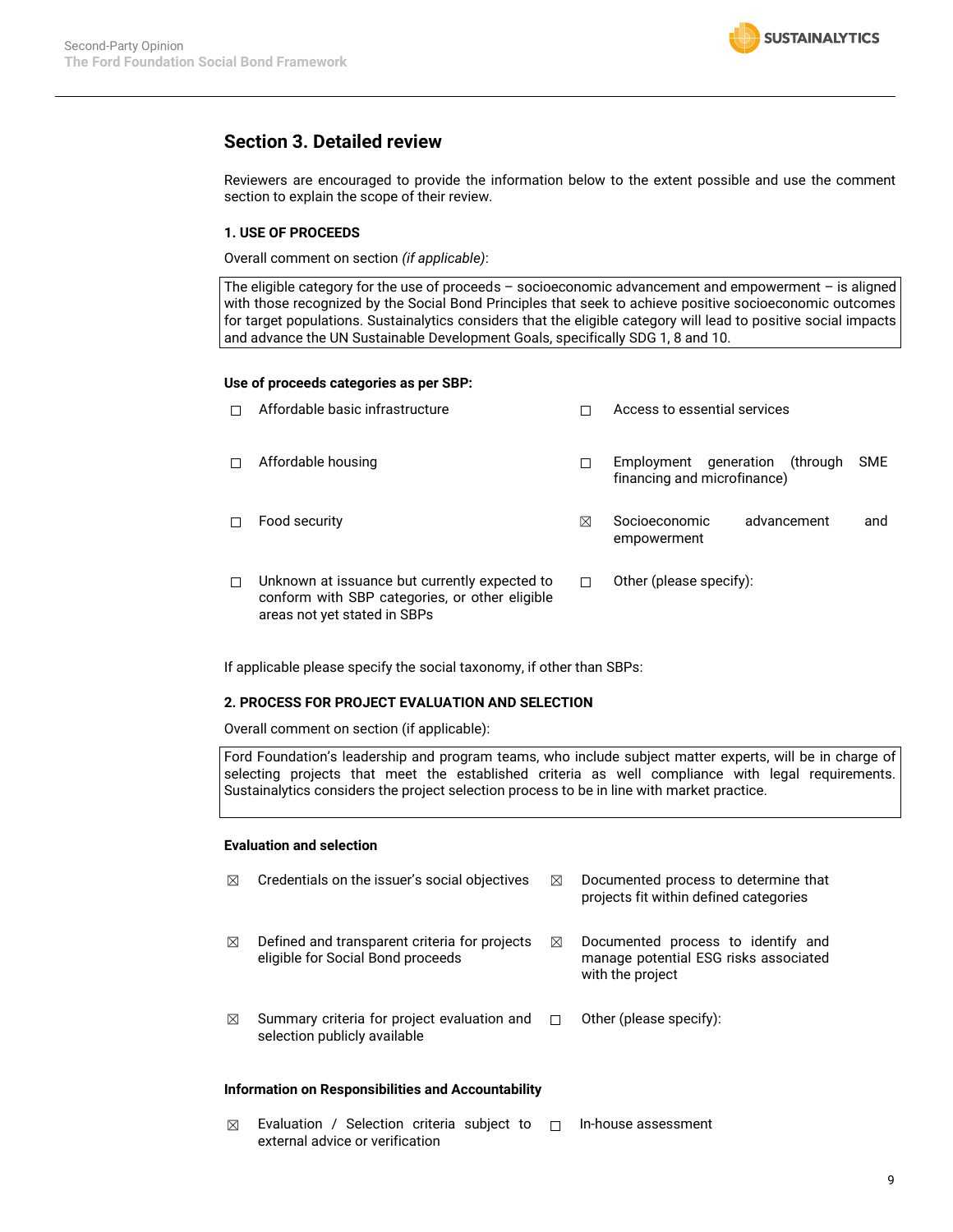$\Box$  Other (please specify):

#### **3. MANAGEMENT OF PROCEEDS**

Overall comment on section *(if applicable)*:

The Foundations will use a separate operating account for holding and disbursing funds, and a register will be established and used to record, on an ongoing basis, the allocation of net proceeds to Special Allocation Grants. The Foundation's processes for management of proceeds is in line with market practice

#### **Tracking of proceeds:**

- $\boxtimes$  Social Bond proceeds segregated or tracked by the issuer in an appropriate manner
- ☐ Disclosure of intended types of temporary investment instruments for unallocated proceeds
- ☐ Other (please specify):

#### **Additional disclosure:**

| ⊠ | Allocations to future investments only          |  | Allocations to both existing and future<br>investments |
|---|-------------------------------------------------|--|--------------------------------------------------------|
| ⊠ | Allocation to individual disbursements          |  | Allocation to a portfolio of disbursements             |
| П | Disclosure of portfolio<br>unallocated proceeds |  | balance of $\Box$ Other (please specify):              |

#### **4. REPORTING**

Overall comment on section (if applicable):

The Ford Foundation intends to report allocation proceeds on its website on an annual basis until full allocation. Allocation reporting will include a summary of the Special Allocation Grant program once full proceeds have been awarded and grant payments made. Sustainalytics views the allocation reporting as aligned with market practice.

#### **Use of proceeds reporting:**

- ☒ Project-by-project ☐ On a project portfolio basis
- ☐ Linkage to individual bond(s) ☐ Other (please specify):

#### **Information reported:**

 $\boxtimes$  Allocated amounts  $\Box$  Social Bond financed share of total investment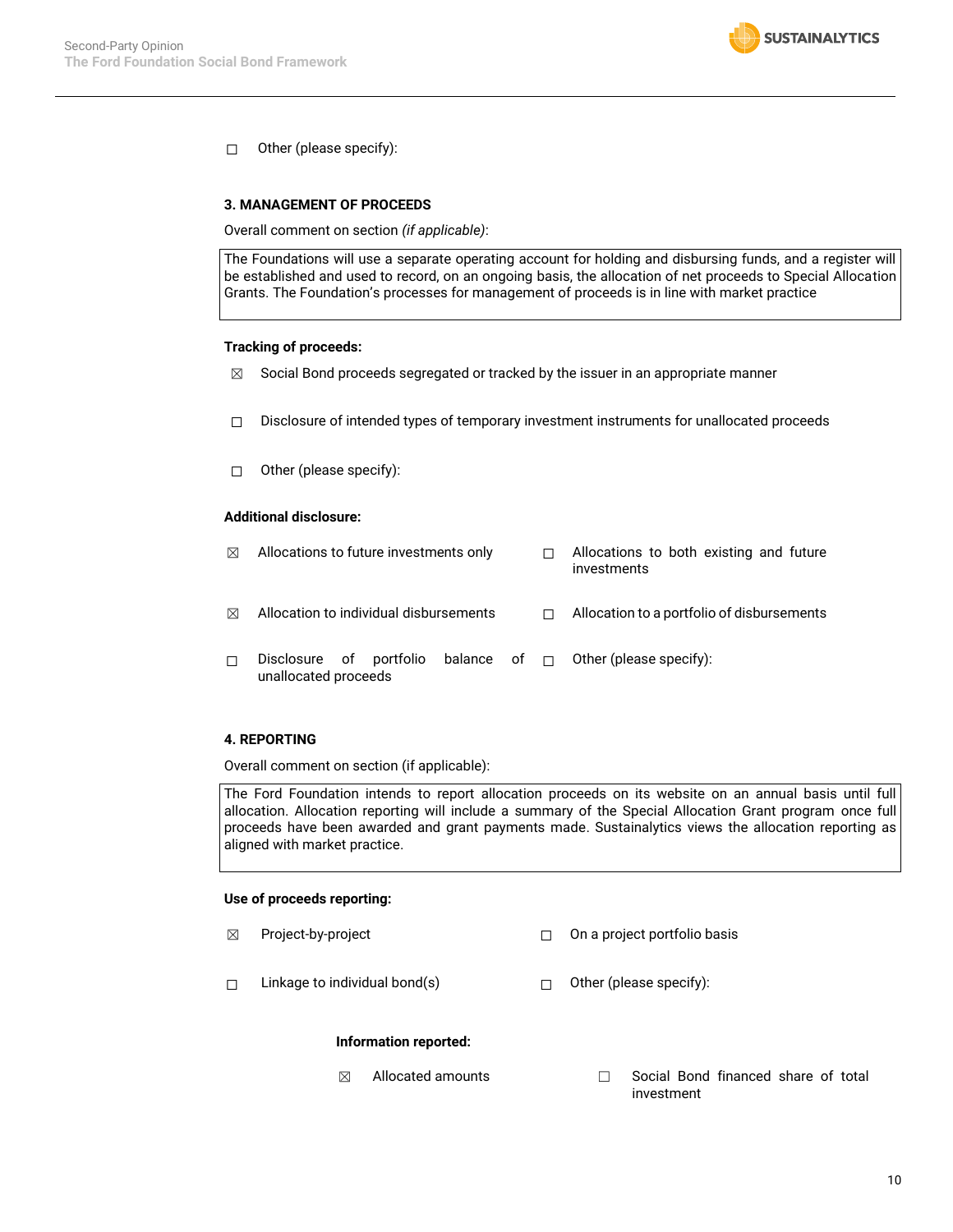

| П | Other (please specify): summary |  |       |  |  |  |  |
|---|---------------------------------|--|-------|--|--|--|--|
|   | information regarding           |  | grant |  |  |  |  |
|   | awarded by program area         |  |       |  |  |  |  |

#### **Frequency:**

- 
- ☒ Annual ☐ Semi-annual
- ☐ Other (please specify):

#### **Impact reporting:**

- ☒ Project-by-project ☐ On a project portfolio basis
- ☐ Linkage to individual bond(s) ☐ Other (please specify):

#### **Information reported (expected or ex-post):**

☐ Number of beneficiaries ☒ Target populations

☐ Other ESG indicators *(please specify):*

#### **Frequency:**

- ☒ Annual ☐ Semi-annual
- ☐ Other (please specify):

#### **Means of Disclosure**

- □ Information published in financial report □ Information published in sustainability report ☐ Information published in ad hoc documents ☒ Other (please specify): information published on its website
- $\boxtimes$  Reporting reviewed (if yes, please specify which parts of the reporting are subject to external review): a report from an independent accounting firm attesting to the allocation and payment of such net proceeds to Special Allocation Grants.

Where appropriate, please specify name and date of publication in the useful links section.

**USEFUL LINKS** (e.g. to review provider methodology or credentials, to issuer's documentation, etc.)

#### **SPECIFY OTHER EXTERNAL REVIEWS AVAILABLE, IF APPROPRIATE**

#### **Type(s) of Review provided:**

- □ Consultancy (incl. 2<sup>nd</sup> opinion) □ Certification
	-
- ☐ Verification / Audit ☐ Rating
-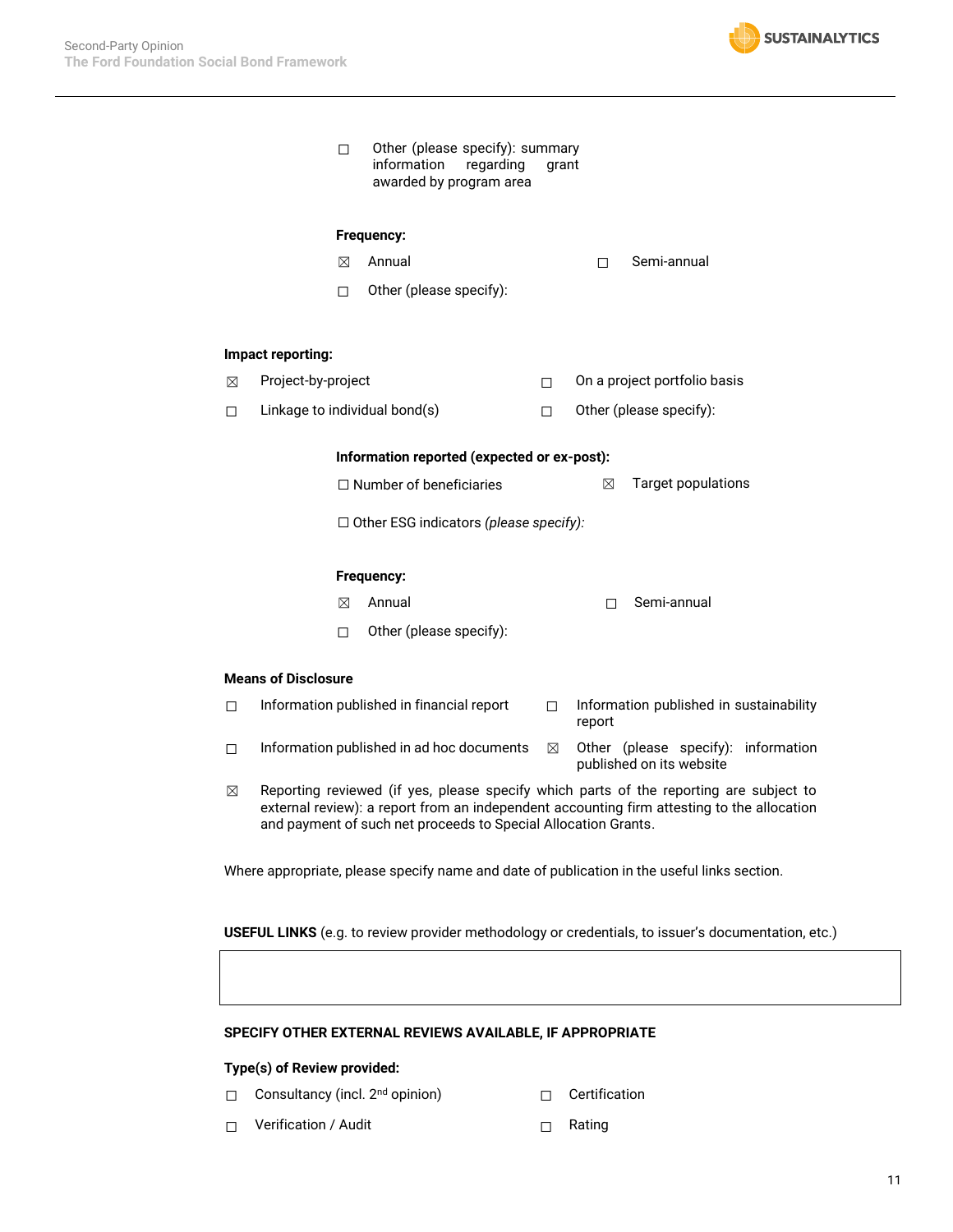

☐ Other (please specify):

### **Review provider(s): Date of publication:**

#### **ABOUT ROLE(S) OF REVIEW PROVIDERS AS DEFINED BY THE SBP**

- i. Second Party Opinion: An institution with social expertise, that is independent from the issuer may issue a Second Party Opinion. The institution should be independent from the issuer's adviser for its Social Bond framework, or appropriate procedures, such as information barriers, will have been implemented within the institution to ensure the independence of the Second Party Opinion. It normally entails an assessment of the alignment with the Social Bond Principles. In particular, it can include an assessment of the issuer's overarching objectives, strategy, policy and/or processes relating to social sustainability, and an evaluation of the social features of the type of projects intended for the Use of Proceeds.
- ii. Verification: An issuer can obtain independent verification against a designated set of criteria, typically pertaining to business processes and/or social criteria. Verification may focus on alignment with internal or external standards or claims made by the issuer. Also, evaluation of the socially sustainable features of underlying assets may be termed verification and may reference external criteria. Assurance or attestation regarding an issuer's internal tracking method for use of proceeds, allocation of funds from Social Bond proceeds, statement of social impact or alignment of reporting with the SBP, may also be termed verification.
- iii. Certification: An issuer can have its Social Bond or associated Social Bond framework or Use of Proceeds certified against a recognised external social standard or label. A standard or label defines specific criteria, and alignment with such criteria is normally tested by qualified, accredited third parties, which may verify consistency with the certification criteria.
- iv. Social Bond Scoring/Rating: An issuer can have its Social Bond, associated Social Bond framework or a key feature such as Use of Proceeds evaluated or assessed by qualified third parties, such as specialised research providers or rating agencies, according to an established scoring/rating methodology. The output may include a focus on social performance data, process relative to the SBP, or another benchmark. Such scoring/rating is distinct from credit ratings, which may nonetheless reflect material social risks.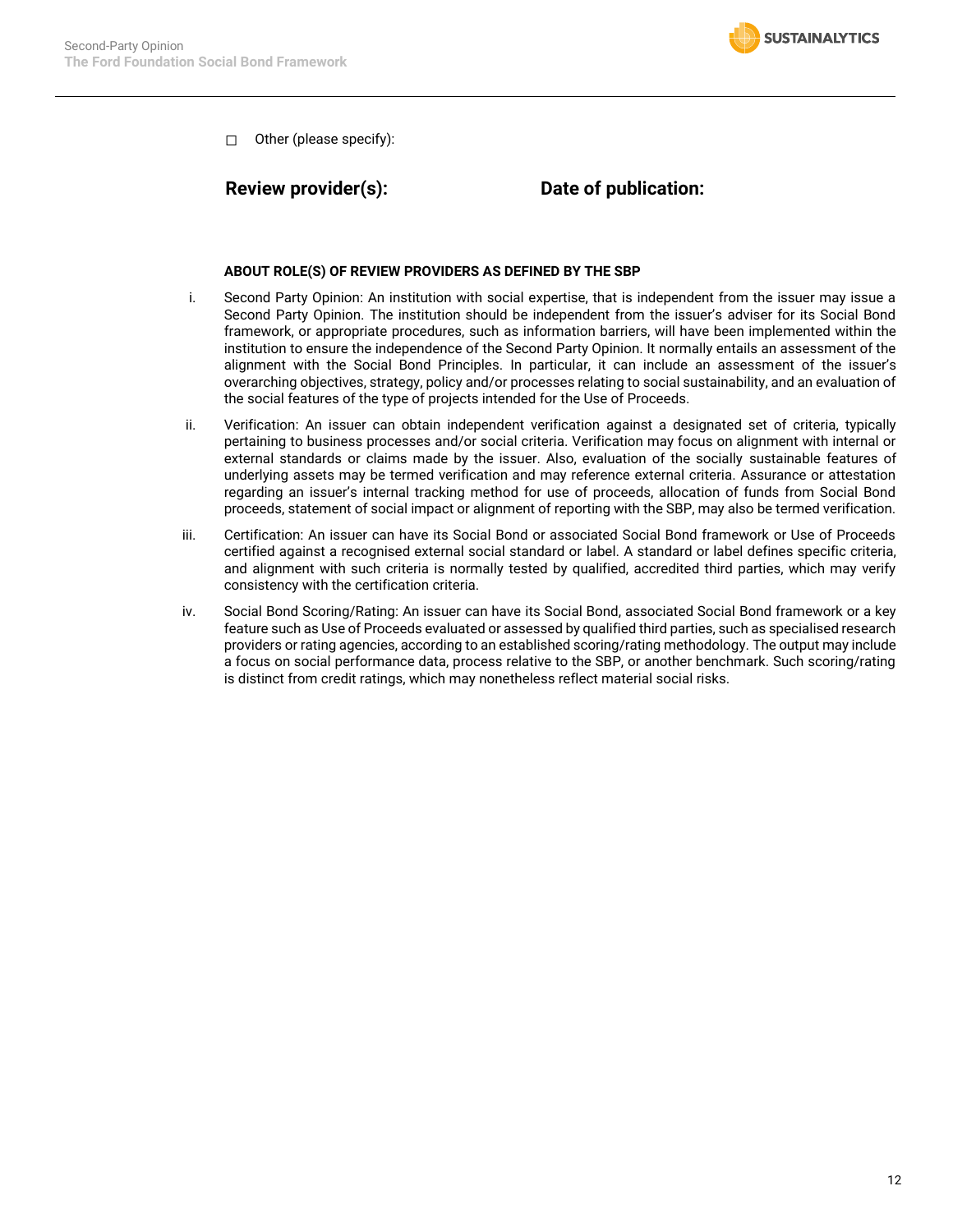# **Disclaimer**

#### **Copyright ©2020 Sustainalytics. All rights reserved.**

The information, methodologies and opinions contained or reflected herein are proprietary of Sustainalytics and/or its third party suppliers (Third Party Data), and may be made available to third parties only in the form and format disclosed by Sustainalytics, or provided that appropriate citation and acknowledgement is ensured. They are provided for informational purposes only and (1) do not constitute an endorsement of any product or project; (2) do not constitute investment advice, financial advice or a prospectus; (3) cannot be interpreted as an offer or indication to buy or sell securities, to select a project or make any kind of business transactions; (4) do not represent an assessment of the issuer's economic performance, financial obligations nor of its creditworthiness; and/or (5) have not and cannot be incorporated into any offering disclosure.

These are based on information made available by the issuer and therefore are not warranted as to their merchantability, completeness, accuracy, up-to-dateness or fitness for a particular purpose. The information and data are provided "as is" and reflect Sustainalytics` opinion at the date of their elaboration and publication. Sustainalytics accepts no liability for damage arising from the use of the information, data or opinions contained herein, in any manner whatsoever, except where explicitly required by law. Any reference to third party names or Third Party Data is for appropriate acknowledgement of their ownership and does not constitute a sponsorship or endorsement by such owner. A list of our third-party data providers and their respective terms of use is available on our website. For more information, visit [http://www.sustainalytics.com/legal-disclaimers.](http://www.sustainalytics.com/legal-disclaimers)

The issuer is fully responsible for certifying and ensuring the compliance with its commitments, for their implementation and monitoring.

In case of discrepancies between the English language and translated versions, the English language version shall prevail.